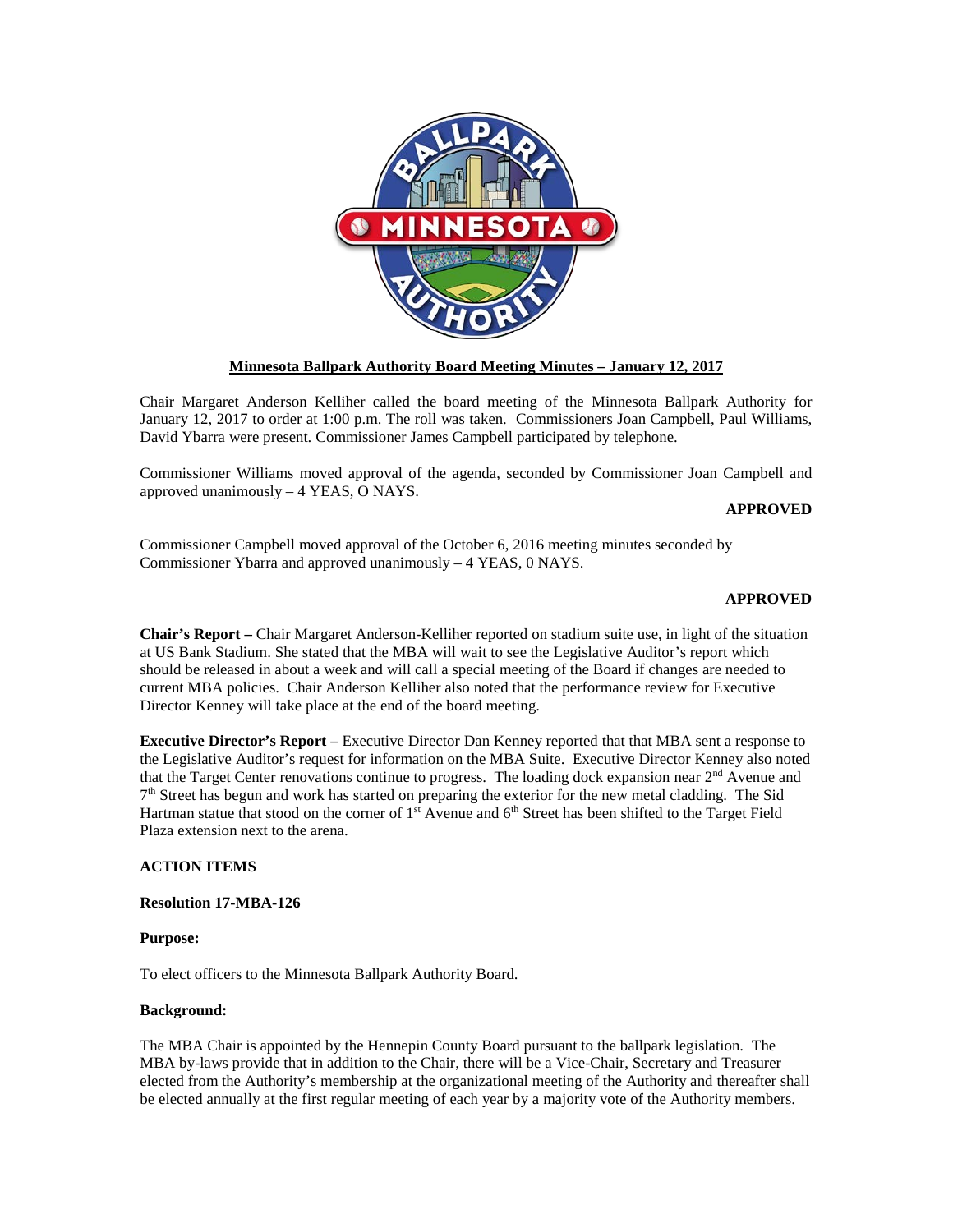#### **Action Requested:**

**BE IT RESOLVED** that the following MBA Commissioners will serve in the subsequent officer positions: Paul D. Williams, Vice-Chair, David Ybarra, Secretary and Joan Campbell, Treasurer.

### **APPROVED**

## **DISCUSSION ITEMS**

**Target Field Operations Update** – Matt Hoy, Minnesota Twins Senior V.P. of Operations. Mr. Hoy reported that the playing field has been covered for winter. The new LED field lights have been installed and testing of the lights may be in coordination with Twins Fest which is the 27th, 28th and 29<sup>th</sup> of January. The up-lighting on the canopy will have the ability to change color and can be used for any event, venue, holiday or celebration at Target Field. The Twins were pleased to announce this week that Billy Joel will be in concert at Target Field on July  $28<sup>th</sup>$  and another concert event may take place later this summer. On other issues, Target Field was one of the first sports facilities to obtain a LEED Silver certification for design and construction and also first to receive Operations and Maintenance LEED certification soon after. There are now plans to enroll in a new monthly monitoring system for the ballpark's LEED status, which would also be a first for a sports facility. A new Twins statue of a retired player will be dedicated this spring in an area across from the Harmon Killebrew statue which is located on the  $6<sup>th</sup>$  Street Plaza.

**Target Field Concessions Update on 2017 Workforce Recruiting Efforts –** Pete Spike, General Manager, Delaware North. Mr. Spike stated that Delaware North is engaging numerous training organizations and charitable organizations to assist with recruiting diverse local workforce for employment opportunities at Target Field. Job Fairs will be held at Target Field starting in January and going to the middle of March. Fundraising flyers for non-profits are being sent out for volunteer opportunities at Target Field with informational meetings in January and February. Delaware North will present on new food items for the 2017 season at the next MBA Board meeting in April. Mr. Spike added that Delaware North is happy to share that the Twins have extended their contract at Target Field for another eight years.

**Financial Report** – Brenda Juneau, MBA Finance Coordinator. Ms. Juneau presented the Financial Report for November 2016 and said that the final 2016 year-end financial report will be available at the April board meeting. Ms. Juneau noted that the General Fund balance for November 2016 is at \$500,000, which doesn't yet reflect the \$640,000 operating grant received from Hennepin County in December. The balance in the Capital Projects Fund is \$7.6 million and should remain stable as there are no expenditures except for OCIP. The OCIP account was reduced on the recommendation by the State Auditor's office last year and was reduced by approximately \$30,000. The OCIP balance is now approximately \$302,000. The Ballpark Reserve Fund balance is \$15 million for year-end and with the MBA board authorizing \$1.6 million for LED field lighting, there will be approximately \$13.5 million going forward for 2017.

**Meeting adjourned at 1:51 p.m. for Closed Session** – Performance Evaluation of Executive Director, Dan Kenney.

**Reconvened meeting at 2:18 p.m.-** - Summary of Conclusions of Evaluation and Resolution. Resolution 17-MBA-127 approved.

# **Resolution 17-MBA-127**

#### **Purpose:**

To authorize the Chair to execute an amendment to the employment agreement with the Executive Director of the Authority.